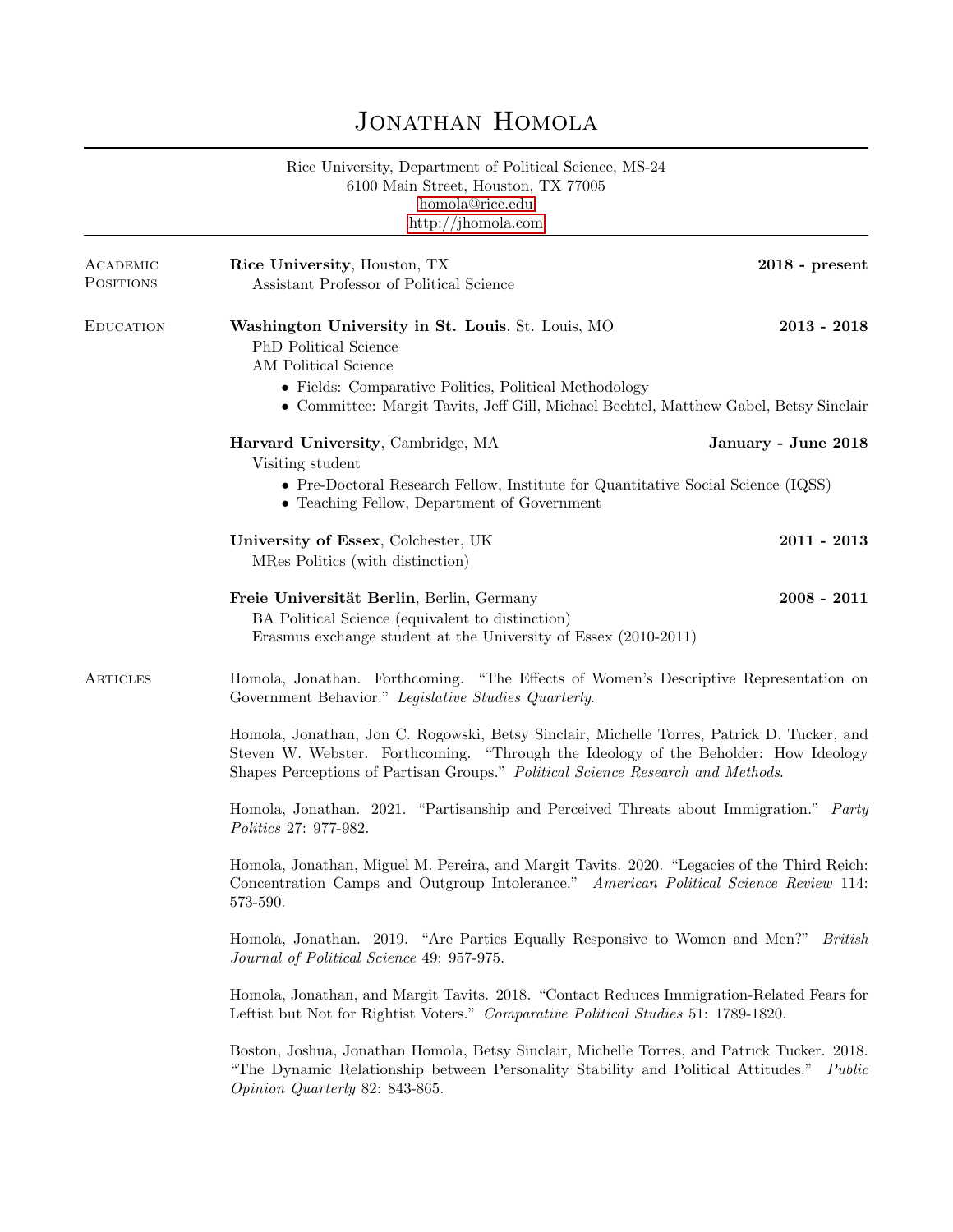Butler, Daniel M., and Jonathan Homola. 2017. "An Empirical Justification for the Use of Racially Distinctive Names to Signal Race in Experiments." Political Analysis 25: 122-130.

Homola, Jonathan, Natalie Jackson, and Jeff Gill. 2016. "A Measure of Survey Mode Differences." Electoral Studies 44: 255-274.

Ezrow, Lawrence, Jonathan Homola, and Margit Tavits. 2014. "When Extremism Pays: Policy Positions, Voter Certainty, and Party Support in Postcommunist Europe." Journal of Politics 76: 535-547.

Ezrow, Lawrence, Margit Tavits, and Jonathan Homola. 2014. "Voter Polarization, Strength of Partisanship, and Support for Extremist Parties." Comparative Political Studies 47: 1558-1583.

Budge, Ian, and Jonathan Homola. 2012. "How Far Have European Political Parties Followed the Americans to the Right in the Later Post-War Period? A Textual Analysis." Cambio 2: 71-86.

- Book Chapters Gill, Jeff, and Jonathan Homola. 2018. "Issues in Polling Methodologies: Inference and Uncertainty." In: Lonna Rae Atkinson and R. Michael Alvarez (eds.): The Oxford Handbook of Polling and Polling Methods. Oxford: Oxford University Press: 275-298.
- Working Papers López Álvarez, Santiago, and Jonathan Homola. "More Bullets, More Doves? The Impact of Violence on Political Behavior." Under review.

Alizade, Jeyhun, Rafaela Dancygier, and Jonathan Homola. "Structures of Bias: How the State Systematically Downplays Right-Wing Extremism." Draft available.

Dassonneville, Ruth, Nadjim Fréchet, Alexandra Jabbour, Benjamin Ferland, and Jonathan Homola. "Are Parties Still Responsive to Public Opinion?" Draft available.

Homola, Jonathan. "The Political Consequences of Group-Based Identities." Draft available.

Homola, Jonathan, and Jeff Gill. "A Flexible Class of Bayesian Frailty Models For Political Science Data." Draft available.

Homola, Jonathan, Miguel M. Pereira, and Margit Tavits. "Spatial Heterogeneity, Fixed Effects, and a Legacy of Post-Treatment Bias." OSF Preprint, DOI: <10.31219/osf.io/b945a>.

Tavits, Margit, Petra Schleiter, Jonathan Homola, and Dalston Ward. "Fathers' leave increases attitudinal gender equality." Draft available.

Etchevarren Acquarone, Iris, and Jonathan Homola. "Closer to You? Candidate Gender and Proximity Voting." Work in progress.

Torres, Michelle, and Jonathan Homola. "The Shades and Shapes of the Pink Wave: Visual Perspectives of the Women's March." Work in progress.

| CONFERENCE    | <b>2021: APSA; MPSA</b>                                                       |
|---------------|-------------------------------------------------------------------------------|
| PARTICIPATION | 2020: APSA; $MPSA^*$                                                          |
|               | 2019: APSA; MPSA; Gender, Politics, and Quantitative Methods Workshop         |
|               | $2018:$ APSA: PolMeth                                                         |
|               | 2017: APSA; MPSA; SLAMM!; Penn Historical Women's Movements Workshop; PolMeth |
|               | 2016: APSA; MPSA; PolMeth                                                     |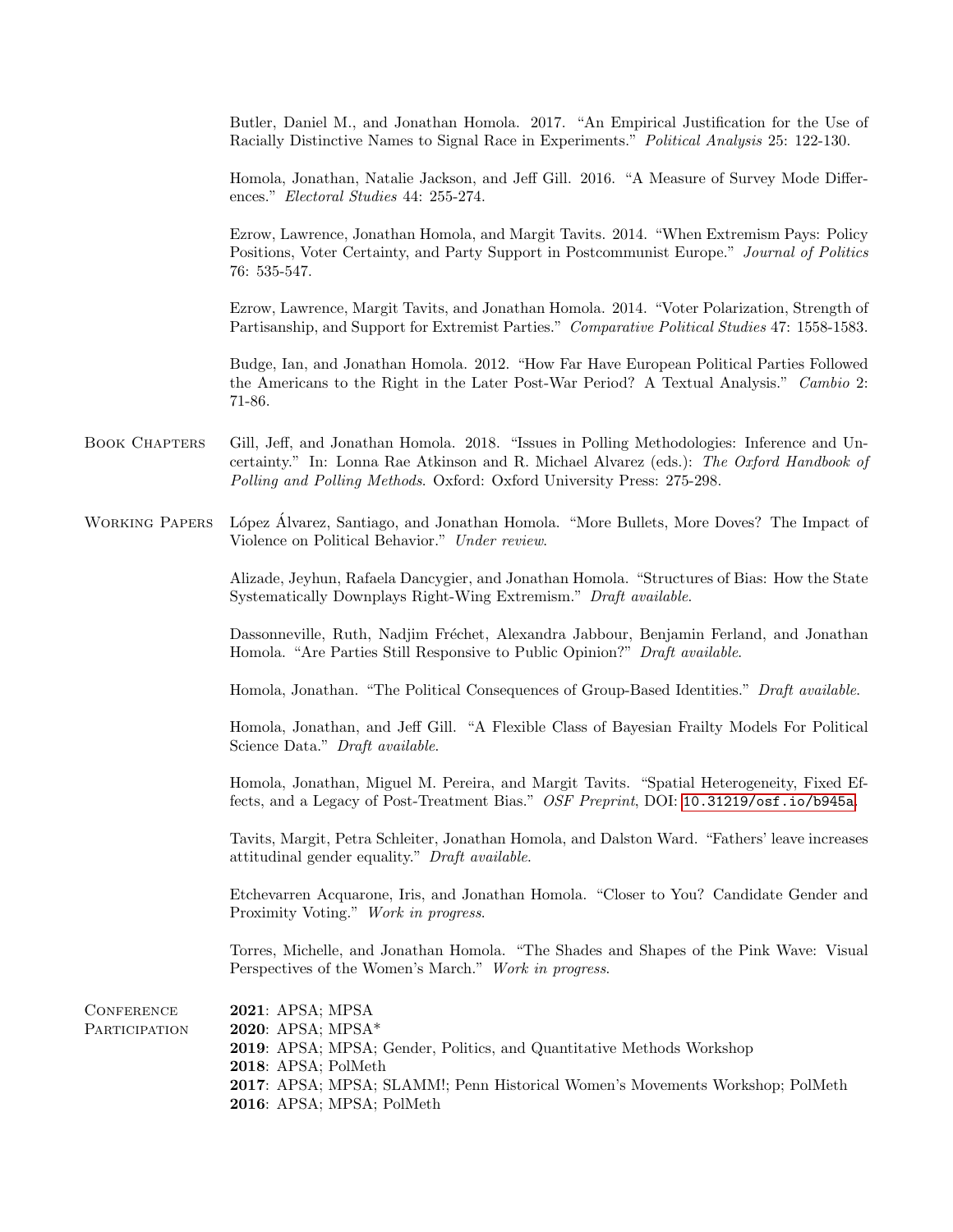|                      | 2015: APSA; EPSA; MPSA; SLAMM!; Manifesto Project User Conference<br>2014: APSA; EPSA; MPSA; SLAMM!; Behavioral Models of Politics Conference<br>2013: EPSA; MPSA<br>2012: EPSA                                                                                                                                                                                                                                                                                                                                                                                                                                                                          |                  |  |
|----------------------|----------------------------------------------------------------------------------------------------------------------------------------------------------------------------------------------------------------------------------------------------------------------------------------------------------------------------------------------------------------------------------------------------------------------------------------------------------------------------------------------------------------------------------------------------------------------------------------------------------------------------------------------------------|------------------|--|
| <b>INVITED TALKS</b> | 2021: University of Texas at Austin, Université de Montréal<br>2020: University of Oxford, University of Houston<br>2019: Princeton University                                                                                                                                                                                                                                                                                                                                                                                                                                                                                                           |                  |  |
| <b>TEACHING</b>      | Rice University, Houston, TX                                                                                                                                                                                                                                                                                                                                                                                                                                                                                                                                                                                                                             | $2018$ - present |  |
| <b>EXPERIENCE</b>    | Instructor<br>• Undergraduate level: Introduction to Comparative Politics, Western European Democ-                                                                                                                                                                                                                                                                                                                                                                                                                                                                                                                                                       |                  |  |
|                      | racies, Parties & Voting Behavior<br>• Graduate level: Representation in Contemporary Democracies, Seminar in Compar-<br>ative Politics                                                                                                                                                                                                                                                                                                                                                                                                                                                                                                                  |                  |  |
|                      | Harvard University, Cambridge, MA                                                                                                                                                                                                                                                                                                                                                                                                                                                                                                                                                                                                                        | 2018             |  |
|                      | <b>Teaching Fellow</b><br>• Courses: Bayesian Hierarchical Models (Jeff Gill)                                                                                                                                                                                                                                                                                                                                                                                                                                                                                                                                                                            |                  |  |
|                      | Washington University in St. Louis, St. Louis, MO<br>Instructor<br>• Introduction to (Statistical) Programming with $R$                                                                                                                                                                                                                                                                                                                                                                                                                                                                                                                                  | $2014 - 2017$    |  |
|                      | Teaching Assistant<br>• Courses: Introduction to Comparative Politics (Brian Crisp), Public Policy Analysis<br>(Daniel Butler), The Legislative Process (Daniel Butler), Generalized Linear Models<br>(Jeff Gill), Applied Statistical Programming (Jacob Montgomery), Longitudinal and<br>Event History Models for the Social and Political Sciences (Jeff Gill), Texts as Data<br>(Justin Grimmer)                                                                                                                                                                                                                                                     |                  |  |
|                      | University of Essex, Colchester, UK<br>Essex Summer School in Social Science Data Analysis<br>• Teaching Assistant for "Introduction to Stata" (René Lindstädt)                                                                                                                                                                                                                                                                                                                                                                                                                                                                                          | $2013 - 2014$    |  |
| ADDITIONAL           | Washington University in St. Louis, St. Louis, MO                                                                                                                                                                                                                                                                                                                                                                                                                                                                                                                                                                                                        |                  |  |
| TRAINING             | Introduction to Python (3 weeks, Matthew C. Dickenson)                                                                                                                                                                                                                                                                                                                                                                                                                                                                                                                                                                                                   | 2014             |  |
|                      | University of Essex, Colchester, UK<br>Essex Summer School in Social Science Data Analysis<br>• Courses: Discrete Choice Models (Garrett Glasgow), Selection and Strategic Models<br>(Curtis S. Signorino), Structural Equation Models (William R. Clark)<br>2013<br>• Courses: Advanced Quantitative Data Analysis (Vera Tröger), Multilevel Analysis<br>with Applications (Kelvyn Jones), Survival Analysis (Priscila Ferreira), Mathematics<br>for Social Scientists II & III (Chris Saker)<br>2012<br>• Courses: Introduction to Time Series Regression Analysis (Marco G. Ercolani), Math-<br>ematics for Social Scientists I (Chris Saker)<br>2011 |                  |  |
| <b>WORK</b>          | Washington University in St. Louis, St. Louis, MO                                                                                                                                                                                                                                                                                                                                                                                                                                                                                                                                                                                                        |                  |  |
| <b>EXPERIENCE</b>    | Research Assistant for Margit Tavits                                                                                                                                                                                                                                                                                                                                                                                                                                                                                                                                                                                                                     | $2013 - 2014$    |  |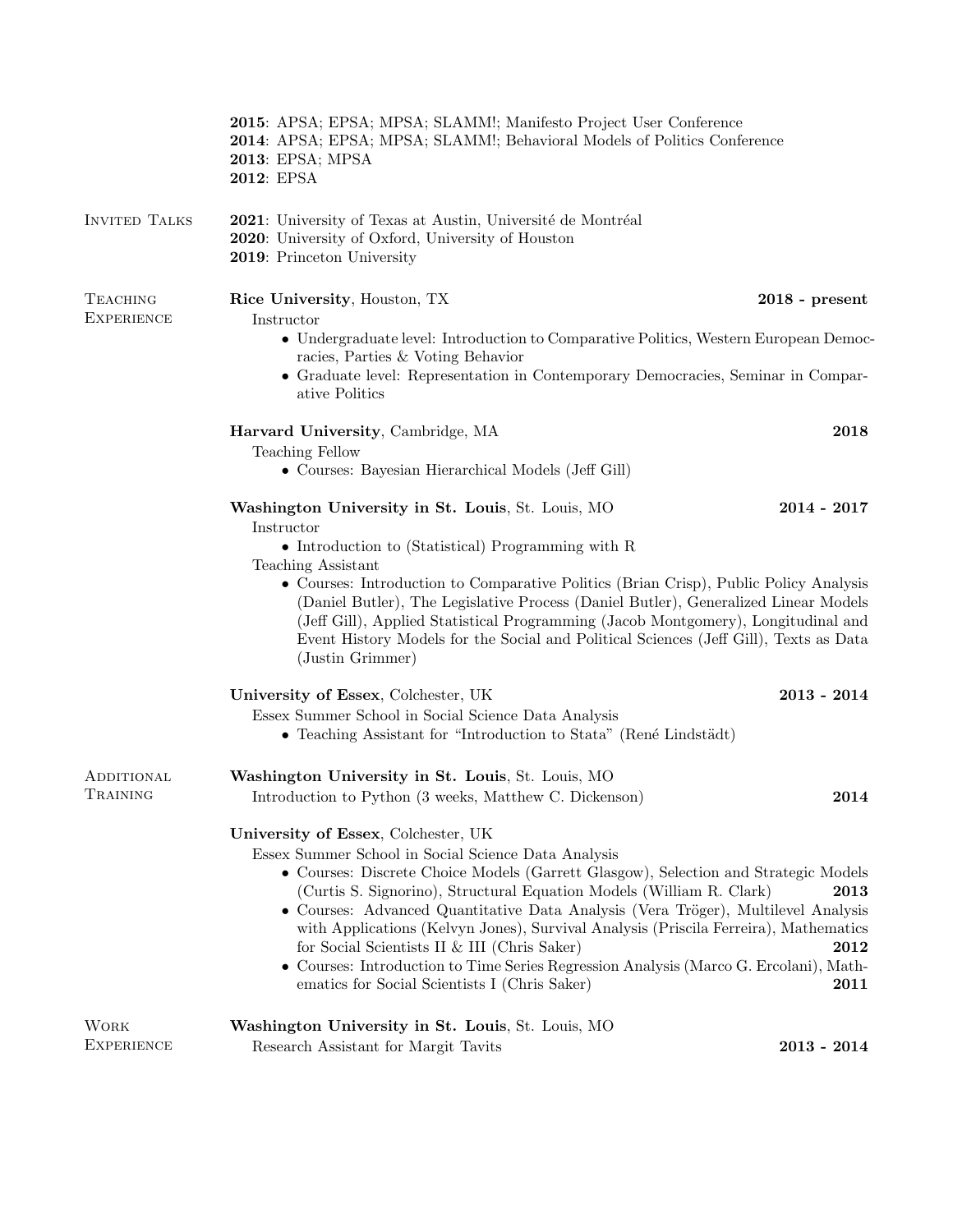|                                        | University of Essex, Colchester, UK                                                                                                                                                                                                                                                                            |               |  |
|----------------------------------------|----------------------------------------------------------------------------------------------------------------------------------------------------------------------------------------------------------------------------------------------------------------------------------------------------------------|---------------|--|
|                                        | Research Assistant for Lawrence Ezrow                                                                                                                                                                                                                                                                          | $2012 - 2013$ |  |
|                                        | Research Assistant for David Reinstein                                                                                                                                                                                                                                                                         | $2012 - 2013$ |  |
|                                        | Research Assistant for David Sanders and Thomas Scotto                                                                                                                                                                                                                                                         | $2010 - 2011$ |  |
|                                        | Social Science Research Center Berlin (WZB), Berlin, Germany                                                                                                                                                                                                                                                   | $2009 - 2011$ |  |
|                                        | Student Assistant for the Manifesto-Project                                                                                                                                                                                                                                                                    |               |  |
| <b>SOFTWARE</b>                        | <b>BaM</b> (author)<br>The BaM R package provides functions and datasets for Jeff Gill's "Bayesian Methods: A<br>Social and Behavioral Sciences Approach", 1 <sup>st</sup> -3 <sup>rd</sup> edition.<br>Authors: Jonathan Homola, Danielle Korman, Jacob Metz, Miguel Pereira, Mauricio Vela,<br>and Jeff Gill |               |  |
|                                        | blockTools (contributor)<br>The blockTools R package blocks units into experimental blocks, with one unit per treatment<br>condition, by creating a measure of multivariate distance between all possible pairs of units.<br>Authors: Ryan T. Moore and Keith Schnakenberg                                     |               |  |
| FIELDWORK                              | Germany<br>Archival research on women's voting in the Weimar Republic                                                                                                                                                                                                                                          | 2016          |  |
|                                        |                                                                                                                                                                                                                                                                                                                |               |  |
|                                        | <b>England and Germany</b><br>Lab, field, and online experiments on charitable giving (with David Reinstein)                                                                                                                                                                                                   | $2012 - 2013$ |  |
| SCHOLARSHIPS,<br>GRANTS,<br>AND AWARDS | Creative Ventures Fund (with Connor Huff and Michelle Torres)<br>Project: SoWEPS – Southern Workshop in Empirical Political Science (\$9,670)                                                                                                                                                                  | $2021 - 2022$ |  |
|                                        | Sophia Meyer Farb Prize for Teaching - Finalist<br>Selected and awarded by members of Rice's Phi Beta Kappa chapter from among all junior<br>faculty (including NTTs) to honor outstanding work in the classroom                                                                                               | 2021          |  |
|                                        | <b>Rice University Career Champion</b>                                                                                                                                                                                                                                                                         | 2020          |  |
|                                        | Nominated by students of the graduating class for helping in their professional development                                                                                                                                                                                                                    |               |  |
|                                        | Creative Ventures Fund (with Leslie Schwindt-Bayer)<br>Project: Texas Comparative Politics Circle Workshop (\$10,200)                                                                                                                                                                                          | $2019 - 2020$ |  |
|                                        | Sage Best Paper Award<br>2019<br>Best comparative politics paper presented at the 2018 APSA annual conference<br>For: "Legacies of the Third Reich: Concentration Camps and Outgroup Intolerance"                                                                                                              |               |  |
|                                        | <b>APSA Annual Meeting Travel Grant</b>                                                                                                                                                                                                                                                                        | 2017          |  |
|                                        | Weidenbaum Center Research Grant (with Margit Tavits)<br>Project: Immigration, Perceived Threats, and Partisanship (\$10,500)                                                                                                                                                                                  | $2015 - 2016$ |  |
|                                        | Scholarship of the Evangelisches Studienwerk Villigst<br>$2011 - 2013$<br>Villigst is one of the twelve publicly funded German foundations granting scholarships to<br>outstanding students. The scholarship covers tuition fees, a grant for living expenses as well<br>as a wide range of academic offers.   |               |  |